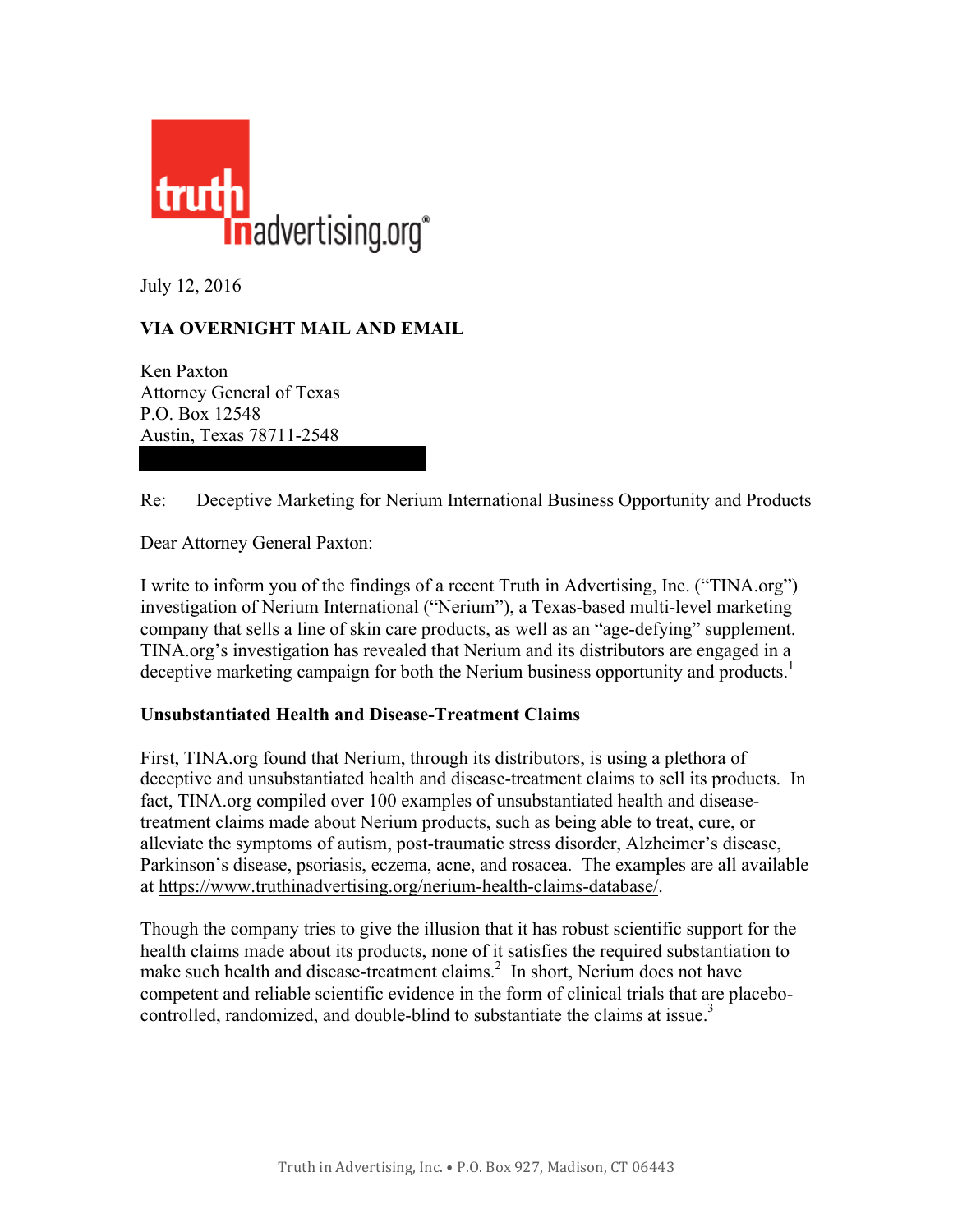## **Unsubstantiated Income Claims**

Second, TINA.org's investigation revealed that Nerium and its distributors are using deceptive, atypical, and unsubstantiated income claims regarding the financial gains consumers will achieve by becoming distributors. For example, Nerium advertises that its distributors can become millionaires and earn incomes that can put them in the top 5% of U.S. income earners. Not only are such results not typical, but marketing claims that boast atypical results are made without clearly and conspicuously providing appropriate income disclosures. TINA.org compiled over 100 instances of these types of income claims, which are all available at [https://www.truthinadvertising.org/nerium-income](https://www.truthinadvertising.org/nerium-income-claims-database/)[claims-database/.](https://www.truthinadvertising.org/nerium-income-claims-database/)

Based on this information, we sent a letter to the company on June 6, 2016 notifying it of TINA.org's findings of inappropriate health and income claims made by Nerium and its distributors, and asked that the company remedy the deceptive marketing immediately.<sup>4</sup> The company responded on June 14, 2016 indicating that it would promptly address the issues TINA.org had identified.<sup>5</sup> However, three weeks after receiving Nerium's promising response, TINA.org audited the original sampling of deceptive claims being made about Nerium's products and business opportunity that it provided to the company, and found that the majority of the claims were still up on the Internet.

TINA.org therefore urges your office to commence an investigation of the claims being made by Nerium and its distributors, and take appropriate enforcement action against those found to be violating the law. $<sup>6</sup>$ </sup>

Sincerely,

Laura Smith, Esq. Legal Director Truth in Advertising, Inc.

Bonnie Patten, Esq. Executive Director Truth in Advertising, Inc.

Cc: Jeff Olson, Founder and Chief Executive Officer, Nerium International Eric Haynes, General Counsel, Nerium International